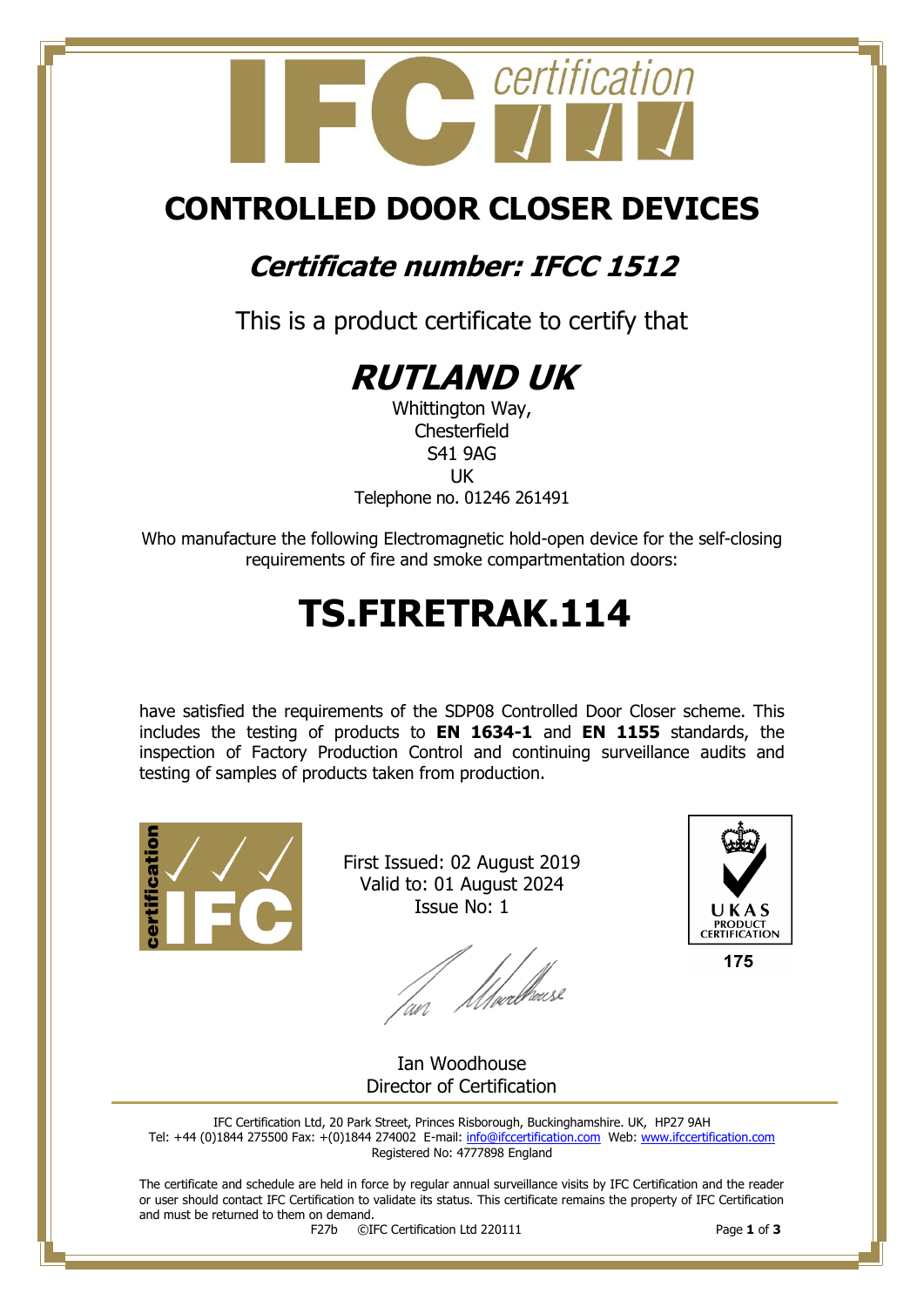

#### **Rutland TS.FIRETRAK.114 Electromagnetic slide rail and connector bar door closing device**

Acceptable doorset types and fire resistance periods are identified in the table below:-

| <b>Approved Door Types</b> |            |              |    |            |            |            |  |  |  |
|----------------------------|------------|--------------|----|------------|------------|------------|--|--|--|
| <b>FR</b>                  | <b>IMM</b> | <b>MM</b>    | TΤ | <b>ITT</b> | <b>ITM</b> | <b>ITC</b> |  |  |  |
| <b>FD20</b>                |            | v            |    | ٦۷         |            |            |  |  |  |
| <b>FD30</b>                | V          | v            |    | V          | v          |            |  |  |  |
| <b>FD60</b>                | V          | ∿            |    | V          | v          |            |  |  |  |
| <b>FD90</b>                | V          | ν            |    | v          | Y          |            |  |  |  |
| <b>FD120</b>               | V          | v            | v  | Y          | v          |            |  |  |  |
| <b>FD240</b>               | V          | $\mathbf{v}$ |    | Y          | v          |            |  |  |  |
| <b>E20</b>                 | V          | ٦            |    | ٦ν         |            |            |  |  |  |
| <b>EI20</b>                | V          |              |    | ٦.         |            |            |  |  |  |
| <b>E30</b>                 | ٦.         | v            |    | ٦.         |            |            |  |  |  |
| <b>EI30</b>                | V          | ٦ν           |    | V          |            |            |  |  |  |
| <b>E60</b>                 | √          | V            |    | ₩          |            |            |  |  |  |
| <b>EI60</b>                | V          | ٦            |    | ٦          | v          |            |  |  |  |
| <b>E90</b>                 | V          | ∿            |    | v          | v          |            |  |  |  |
| <b>EI90</b>                |            |              |    |            | v          |            |  |  |  |
| E120                       | V          |              |    |            | v          |            |  |  |  |
| <b>EI120</b>               |            |              |    |            |            |            |  |  |  |
| E240                       | v          |              |    |            |            |            |  |  |  |
| <b>EI240</b>               | V          |              |    | X          | Y          |            |  |  |  |

Key

**Type TT** - 20 minute doorsets that consist of non-metallic leaves in timber frames that do not contain intumescent materials in the frame to leaf gap.

**Type ITT** - 20 minute to 120 minute doorsets containing intumescent seals and consisting of non-metallic faced and edged leaves hung in timber frames

**Type ITM** - 20 minute to 120 minute doorsets containing intumescent seals and consisting of non-metallic faced and edged leaves hung in metal frames.

**Type ITC** - 20 minute to 120 minute doorsets containing intumescent seals and consisting of non-metallic faced and edged leaves hung in proprietary composite frames, of which the principal material is other than timber or metal but which may include any other materials. **Type MM** - 20 minute to 240 minute doorsets that consist of metallic leaves in metallic frames that do not contain intumescent materials in the frame to leaf gap.

**Type IMM** - 20 minute to 240 minute doorsets that consist of metallic leaves in metallic frames that contain intumescent materials in the frame to leaf gap.

The certificate and schedule are held in force by regular annual surveillance visits by IFC Certification and the reader or user should contact IFC Certification to validate its status. This certificate remains the property of IFC Certification and must be returned to them on demand.<br> $F27b$   $\odot$ I

F27b ©IFC Certification Ltd 220111 Page **2** of **3**